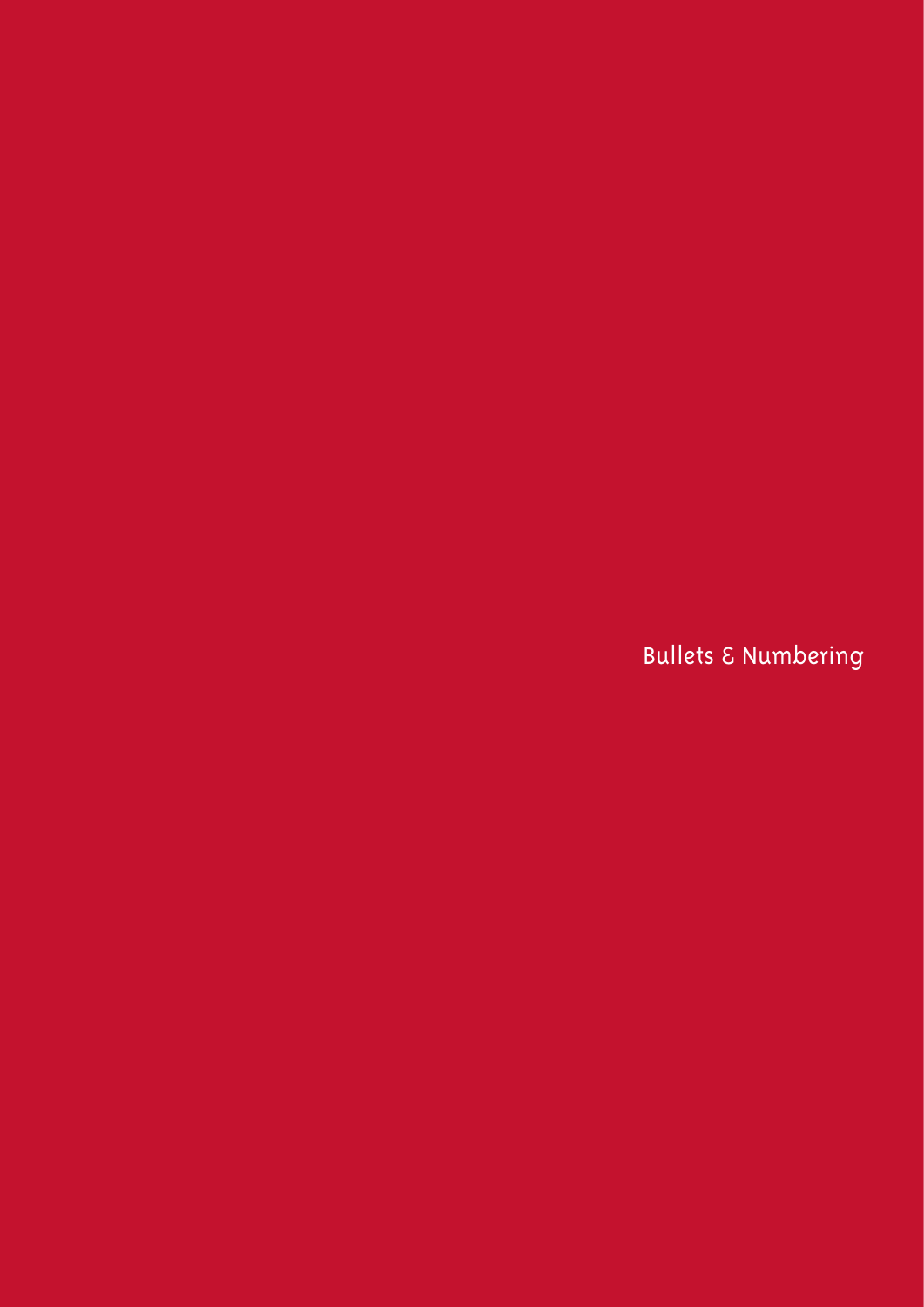# **Bullets & Numbering**

# Introduction

In a bullet list, each new item or line begins with a special character, usually known generically as a "bullet". You can select one of the preset characters from the list in the popup menu in the Dialog "Bullets and Numbering" or in the Module Palette (Paragraph tab) or enter a character of your choice (Option "Custom"). The field in the palette supports the entry of ASCII codes for special characters (e.g. Alt+ $i = \odot$ ). You can also select the level, which allows you to create a sublist with a different bullet character.

In a numbered list, you can choose the type and format of numbering as well as the level, which allows you to create a sublist within any list number. You can add characters in the Prefix and/or Postfix fields in the palette.

Using the levels, you can create a mixed list where for example Level I has numbering and level 2 a bullet character. The exercises in this manual were created according to this method.

You can apply a Character Style Sheet to take effect on the numbering or special character including the Prefix and/or Postfix (e.g. an individual color, font or style).

You cannot select the bullets or numbers in a list directly. These can only be changed using the "Bullets and Numbering" dialog or the section of the same name under the "Paragraph" tab in the Module Palette.

An automatic tab is set between the bullet or numbering and the text. You can opt to apply standard or personalized tabs using the menu command "Text  $\rightarrow$  Tabs" or the equivalent options in the section of the same name under the "Paragraph" tab in the Module Palette.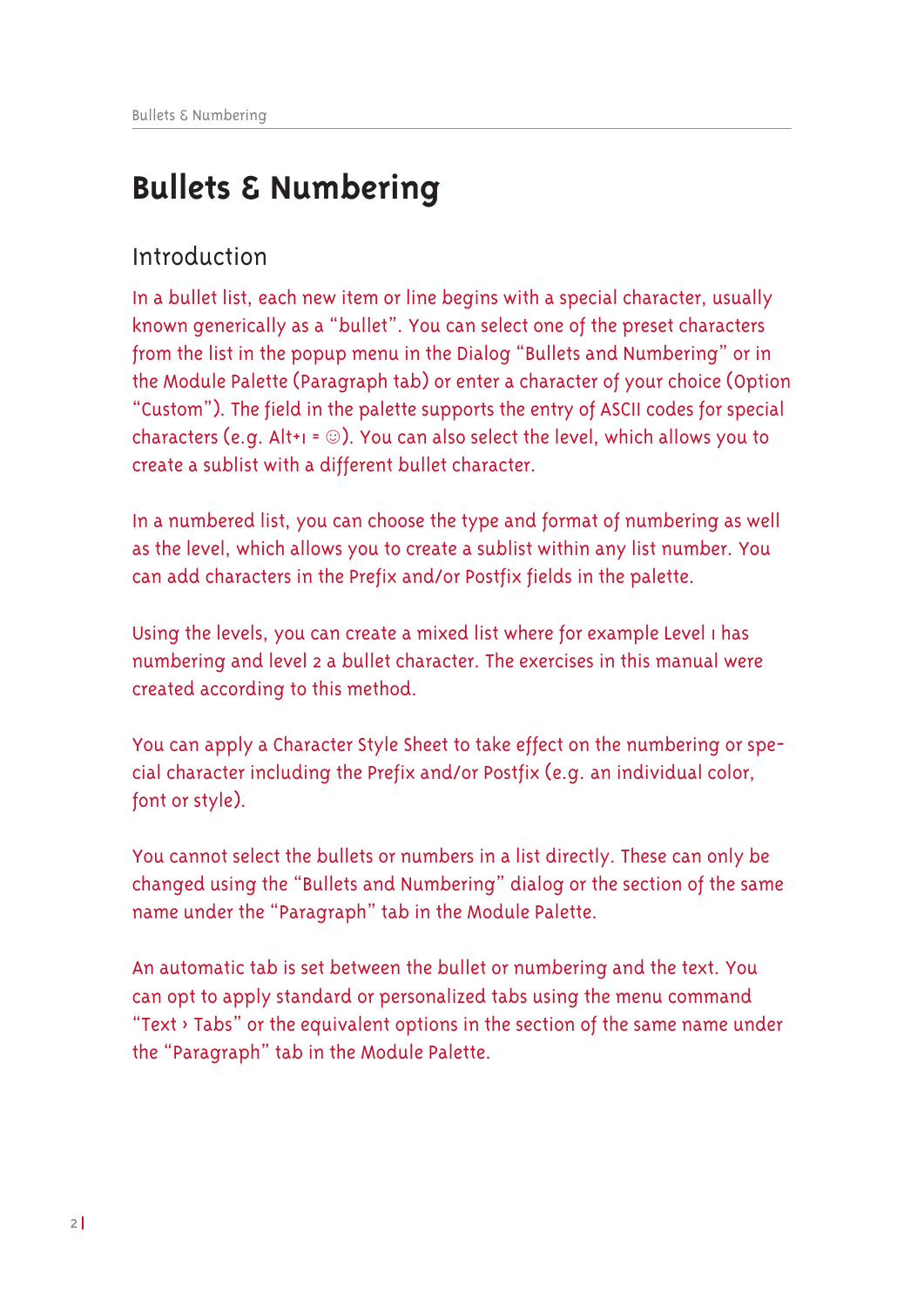## Applying Bullets to a list

#### Create a simple bulleted list

- I. Create a list to which you want to apply bullets.
- 2. Place the text cursor in the last line of the list. Hold down the left mouse button and drag the mouse pointer up so that all lines of the list are at least partially marked.
- 3. Choose one of the following options:
	- Select the menu command Text > Bullets & Numbering.
	- Go to the Bullets & Numbering section in the Paragraph tab of the Module Palette.
- 4. Click the entry Off to open the popup menu Type and choose the option Bullets. The default setting Dash (002D) will appear and the Dash will be displayed as the list bullet.
- 5. Confirm your settings by pressing the Return key, or by clicking the OK button in the dialog.

# Applying Numbering to a list

#### Create a simple numbered list

- I. Create a list to which you want to apply numbering.
- 2. Place the text cursor in the last line of the list. Hold down the left mouse button and drag the mouse pointer up so that all lines of the list are at least partially marked.
- 3. Choose one of the following options:
	- Select the menu command Text > Bullets and Numbering.
	- Go to the Bullets & Numbering section in the Paragraph tab of the Module Palette.
- L. Click the entry Off to open the popup menu Type and choose the option Numbering. The default setting will appear and the list will be numbered with the format "1,2,3....".
- 5. Confirm your settings by pressing the Return key, or by clicking the OK button in the dialog.

## Formatting and personalizing lists

#### Personalize bulleted list

- 1. Mark the list as described.
- 2. Choose one of the following options:
	- Select a different bullet from the list.
	- Select the option Custom in the Character field and enter a character of your choice.
- 3. Create the Character Style Sheet "Red", whereby the only option activated in the Style Sheet is the text color [Red]. For more information on the creation of Style Sheets, please see the appropriate section of this manual.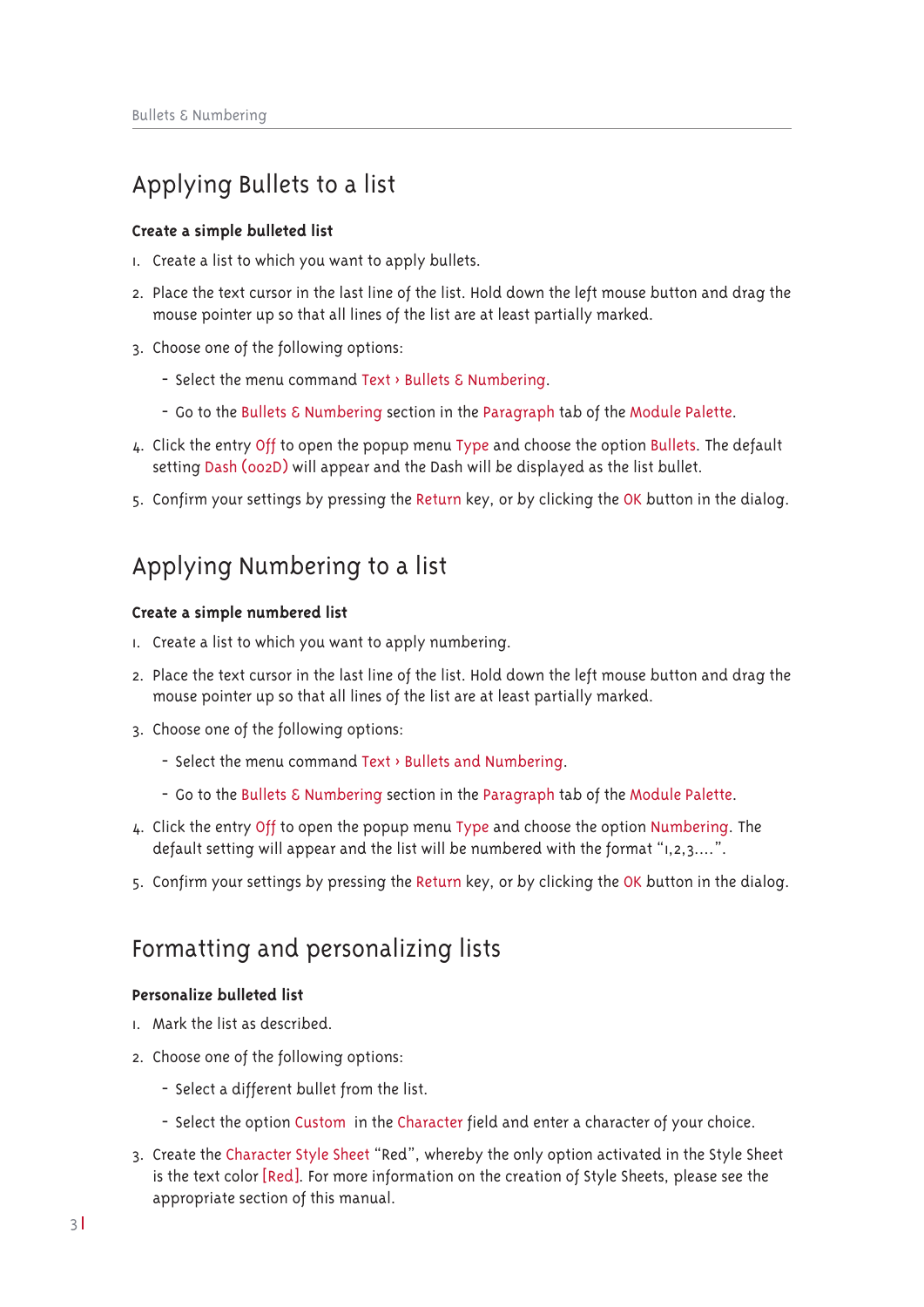- 4. Mark the list again and select the Style Sheet "Red" from the Style Sheet popup menu.
- 5. Confirm your settings by pressing the Return key, or by clicking the OK button in the dialog.

#### Personalize numbered list

- L. Mark the list as described above.
- 2. Select a different numbering format from the popup menu.
- 3. Create the Character Style Sheet "Red", whereby the only option activated in the Style Sheet is the text color (Red). For more information on the creation of Style Sheets, please see the appropriate section of this manual.
- 4. Mark the list again and select the new Style Sheet from the popup menu.
- 5. Confirm your settings by pressing the Return key, or by clicking the OK button in the dialog.

The default Alignment for numbering is Left. You can change this, for example to Right, to have single digit numbers (1 to 9) placed over the zero (0) of point number 10. With the default values (e.g. Paragraph Indent = 0 mm) you will not see any difference when you change the setting. It is therefore necessary to increase the paragraph indent here to a value where the figures are placed correctly.

#### Set numbers in numbered list to "Right"

- 1. Create a numbered list with at least ten items.
- 2. Mark the list as described above.
- 3. Go to the field Alignment of the section Bullets & Numbering in the Paragraph tab in the Module Palette and change the setting from Left to Right.
- 4. Go to the field Paragraph Indent of the section Indents & Drop Caps in the Paragraph tab in the Module Palette and enter a value, e.g. 10 pt.
- 5. Use the arrow buttons on the right of the field to increase or decrease the value until the I of point to visibly moves to the right, then go back one click.
- 6. Confirm your settings by pressing the Return key or by clicking the OK button in the dialog.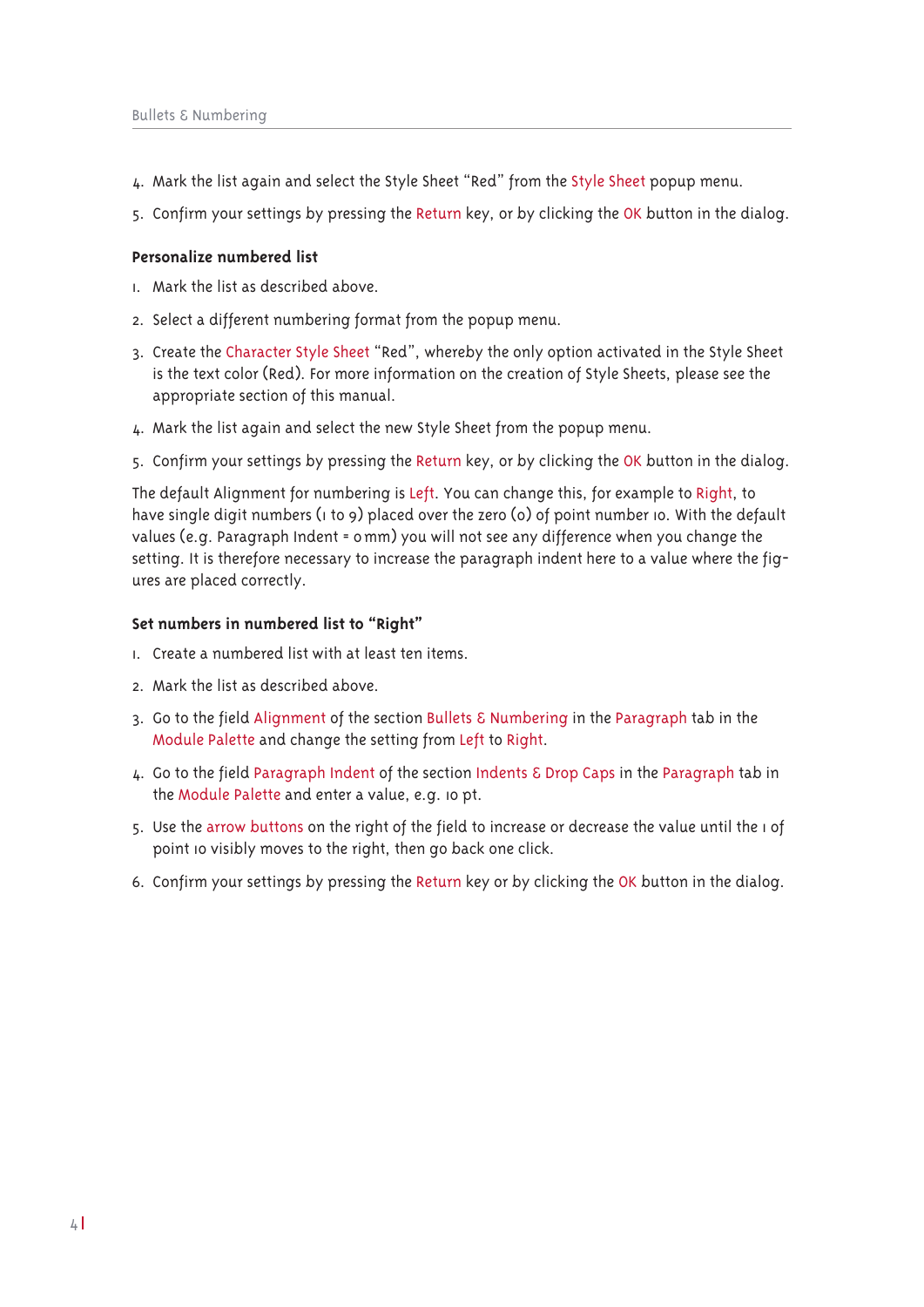# Working with lists

If you have more than one list in your document you will find it convenient to use one or more Style Sheets. If for example all your lists in the document are numbered starting from 1, you can work in two different ways:

- You can create ONE Style Sheet for a list where the option Continue Numbering is selected. In this case you will have to right-click the first line of each new list and choose the command New Numbering from the Context Menu.
- You can create one Style Sheet for the first line/item of the list and a further Style Sheet for the rest.

It is particularly important to note that the bullet or number at the start of each line/item in the list will take on the characteristics or attributes of the FIRST character in the line. This means that if, for example, you give the first character or word in the line a different color from the rest of the text, then the bullet or list number in this line will also have this color. We will illustrate this with a small exercise.

#### Fix the color of the bullet or number in a list

- I. Create a simple list with three items or lines. Here it makes no difference if you select bullets or numbering for the list.
- 2. Go to the second line/item in the list, mark the first word and change the color from the standard [Black] to [Red] in the Module Palette (Character tab). You will see that the number or bullet has also changed to red.
- 3. Create the Character Style Sheet Black, where the only attribute is the text color [Black].
- 4. Mark every line/item in the list as previously described.
- 5. Choose one of the following options:
	- Select the menu command Text > Bullets and Numbering.
	- Go to the Bullets & Numbering section in the Paragraph tab of the Module Palette.
- 6. Click the popup menu Style Sheet to select the Character Style Sheet Black.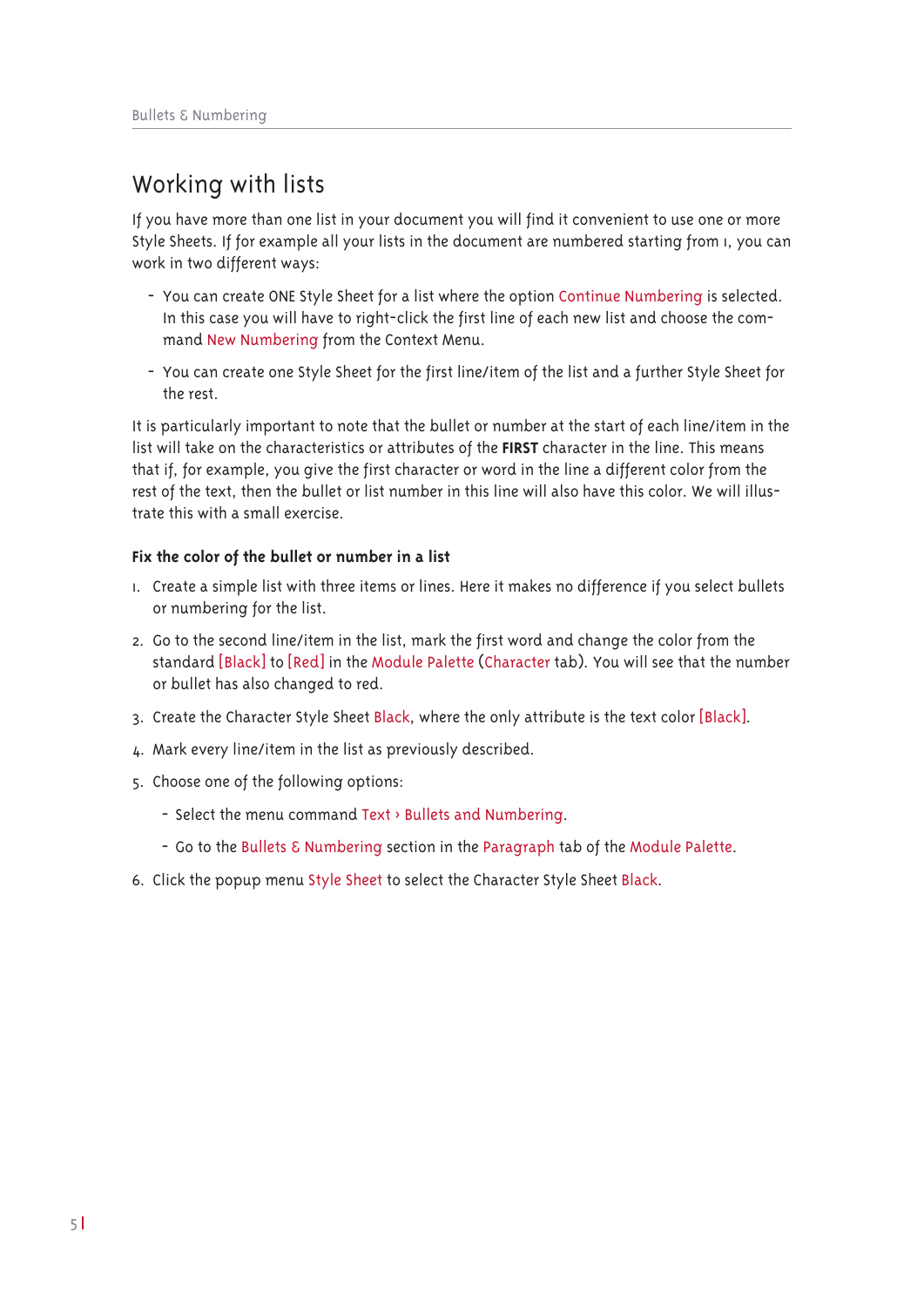### Lists with two or more levels

When creating lists with several levels, it is wise to create Style Sheets for each level required. If your document contains a number of numbered lists of which each will start with the number 1, you will need two "main" Style Sheets for Level <sub>1</sub>. In the following exercise, we will create the Style Sheets for a numbered list with two levels. Although for a single list only one Style Sheet is needed for level 1, we will still create two Style Sheets here. If you are in Text mode, please click the checkbox Based on actual settings to switch it OFF. For more information on the creation of Style Sheets, please see the appropriate section of this manual.

#### Create Style Sheets for numbered list

- I. Select the menu command Edit > Style Sheets.
- 2. Click the New button.
- 3. Choose the name [Numbering] from the popup menu Name. Please click the checkbox Based on actual settings to switch it OFF if you are in Text mode.
- 4. Choose the option Paragraph from the popup menu Type and click OK.
- 5. Apply paragraph and character attributes to the Style Sheet as required.
- 6. Go to the Bullets & Numbering section and choose the option Numbering from the popup menu Type.
- 7. Choose the option Begin New Numbering from the popup menu Mode.
- 8. Leave all the other settings as they are and enter a point (full stop) in the Postfix field.
- 9. Repeat points 2 to  $\mu$ . The program will create the new Style Sheet [Numbering 2] automatically.
- 10. In the newly created Style Sheet [Numbering 2], go to the Info section and choose the option [Numbering] from the popup menu Template in the General section (top right).
- II. Go to the Bullets & Numbering section and choose the option Continue Numbering from the popup menu Mode.
- 12. Enter a point (full stop) in the Postfix field. Do NOT click the OK button!
- 13. Repeat points 2 to 4, and create the new Style Sheet [Numbering 3].
- 14. In the newly created Style Sheet [Numbering 3], go to the Info section and choose the option [Numbering 2] from the popup menu Template in the General section (top right).
- 15. Go to the Bullets & Numbering section and choose the option Bullets from the popup menu Type.
- 16. Leave the Character as Dash (002D) and enter 2 in the Level field.
- 17. Leave the other settings as they are and click the OK button at the bottom right of the dialog.